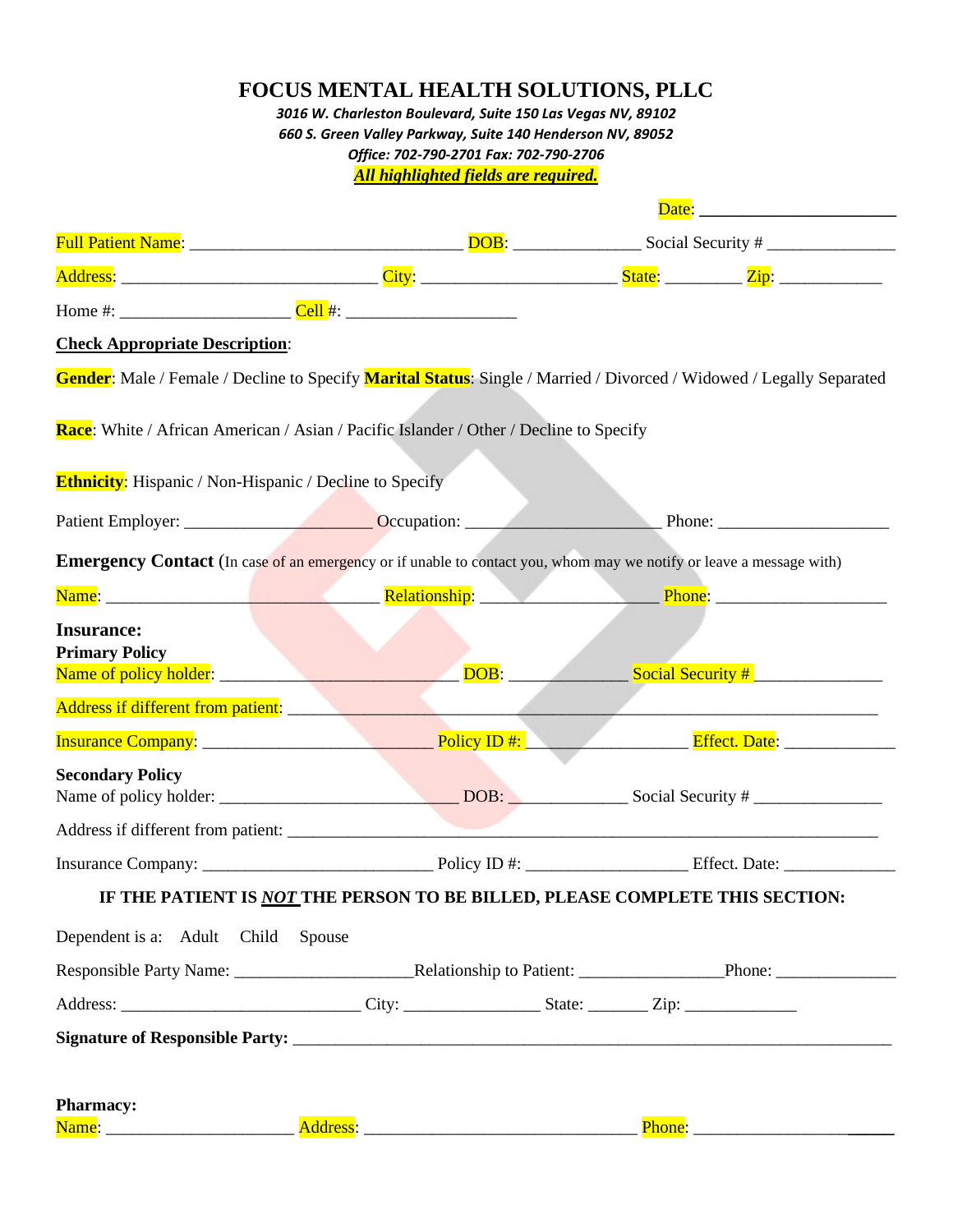# **ACKNOWLEDGEMENT OF NOTICE OF PRIVACY PRACTICES**

| By signing below, I hereby acknowledge receipt of Focus Mental Health Solutions, PLLC's Notice of<br>Privacy Practices and consent to the uses and disclosures described in the Notice of Privacy Practices.<br><u> 2000 - Jan James James James James James James James James James James James James James James James James J</u><br><b>Signature of Patient</b><br>Signature of Parent/Guardian/Legal or Personal Representative<br><b>AUTHORIZED PERSONS TO ACCESS MY INFORMATION:</b><br><b>Relationship</b><br><b>Phone Number</b><br><b>Name</b><br>3.<br>5.<br><b>Signature of Patient</b><br>Signature of Parent/Guardian/Legal or Personal Representative | DOB: ____________________ |  |
|----------------------------------------------------------------------------------------------------------------------------------------------------------------------------------------------------------------------------------------------------------------------------------------------------------------------------------------------------------------------------------------------------------------------------------------------------------------------------------------------------------------------------------------------------------------------------------------------------------------------------------------------------------------------|---------------------------|--|
|                                                                                                                                                                                                                                                                                                                                                                                                                                                                                                                                                                                                                                                                      |                           |  |
|                                                                                                                                                                                                                                                                                                                                                                                                                                                                                                                                                                                                                                                                      |                           |  |
|                                                                                                                                                                                                                                                                                                                                                                                                                                                                                                                                                                                                                                                                      |                           |  |
|                                                                                                                                                                                                                                                                                                                                                                                                                                                                                                                                                                                                                                                                      |                           |  |
|                                                                                                                                                                                                                                                                                                                                                                                                                                                                                                                                                                                                                                                                      |                           |  |
|                                                                                                                                                                                                                                                                                                                                                                                                                                                                                                                                                                                                                                                                      |                           |  |
|                                                                                                                                                                                                                                                                                                                                                                                                                                                                                                                                                                                                                                                                      |                           |  |
|                                                                                                                                                                                                                                                                                                                                                                                                                                                                                                                                                                                                                                                                      |                           |  |
|                                                                                                                                                                                                                                                                                                                                                                                                                                                                                                                                                                                                                                                                      |                           |  |
|                                                                                                                                                                                                                                                                                                                                                                                                                                                                                                                                                                                                                                                                      |                           |  |
|                                                                                                                                                                                                                                                                                                                                                                                                                                                                                                                                                                                                                                                                      |                           |  |
|                                                                                                                                                                                                                                                                                                                                                                                                                                                                                                                                                                                                                                                                      |                           |  |
|                                                                                                                                                                                                                                                                                                                                                                                                                                                                                                                                                                                                                                                                      |                           |  |
|                                                                                                                                                                                                                                                                                                                                                                                                                                                                                                                                                                                                                                                                      |                           |  |
|                                                                                                                                                                                                                                                                                                                                                                                                                                                                                                                                                                                                                                                                      |                           |  |
|                                                                                                                                                                                                                                                                                                                                                                                                                                                                                                                                                                                                                                                                      |                           |  |
|                                                                                                                                                                                                                                                                                                                                                                                                                                                                                                                                                                                                                                                                      |                           |  |
|                                                                                                                                                                                                                                                                                                                                                                                                                                                                                                                                                                                                                                                                      |                           |  |
|                                                                                                                                                                                                                                                                                                                                                                                                                                                                                                                                                                                                                                                                      |                           |  |
|                                                                                                                                                                                                                                                                                                                                                                                                                                                                                                                                                                                                                                                                      |                           |  |
|                                                                                                                                                                                                                                                                                                                                                                                                                                                                                                                                                                                                                                                                      |                           |  |
|                                                                                                                                                                                                                                                                                                                                                                                                                                                                                                                                                                                                                                                                      |                           |  |
|                                                                                                                                                                                                                                                                                                                                                                                                                                                                                                                                                                                                                                                                      |                           |  |
|                                                                                                                                                                                                                                                                                                                                                                                                                                                                                                                                                                                                                                                                      |                           |  |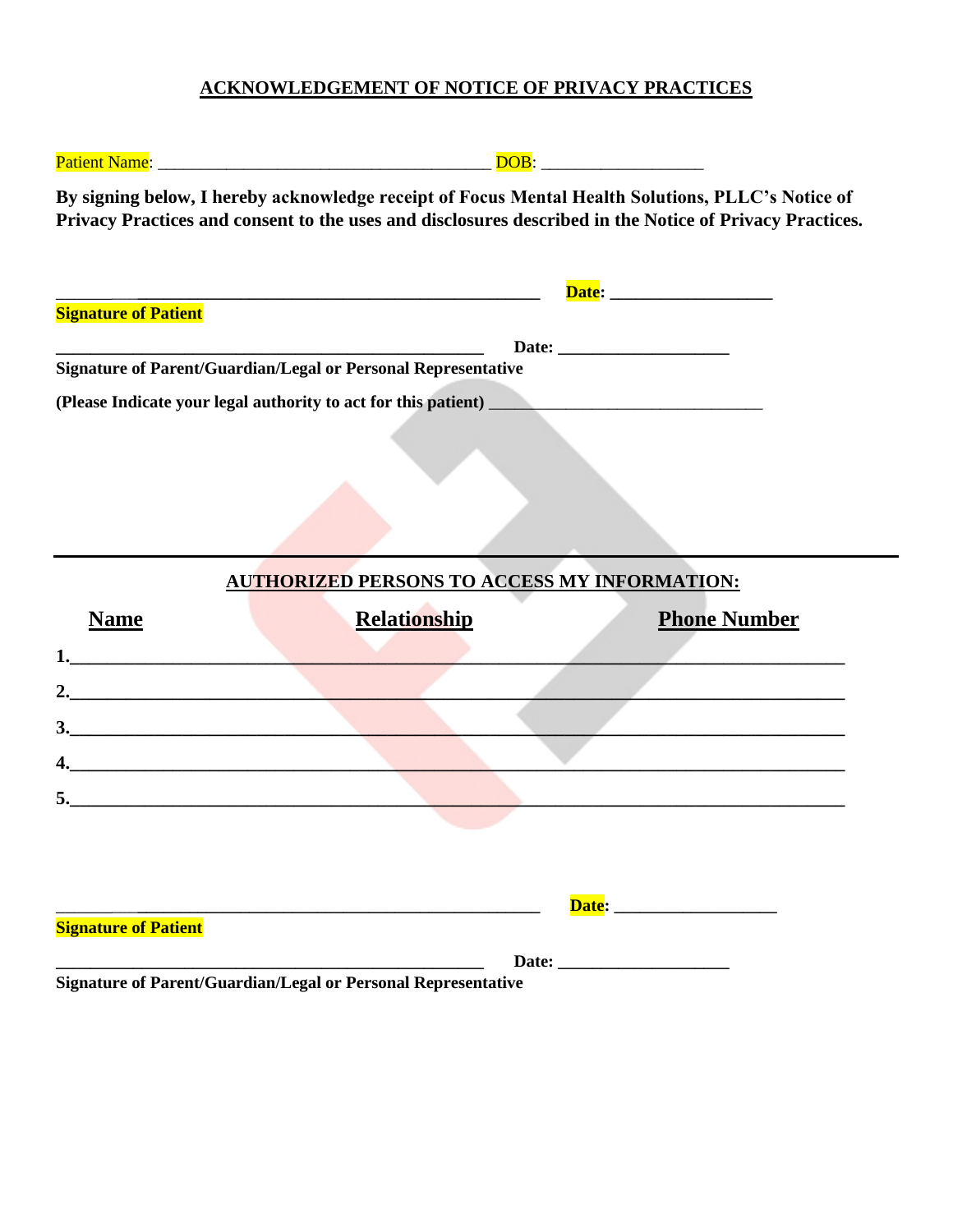# **CONSENT FOR RELEASE AND USE OF CONFIDENTIAL INFORMATION AND RECEIPT OF NOTICE OF PRIVACY PRACTICES**

**I,** \_\_\_\_\_\_\_\_\_\_\_\_\_\_\_\_\_\_\_\_\_\_\_\_\_\_\_, (Name of Patient, Legal or Personal Representative), herby give my consent to Focus Mental Health Solutions. PLLC to use or disclose for the purpose of carrying out treatment, payment or healthcare operations, basic information contained in patient record of patient indicated above.

I understand that by law and professional ethics, what is shared in psychotherapy remains confidential unless permission has been given to share it, or except as the law of my managed care company requires.

I consent a release of basic identifying information and the amount of the unpaid balance to a collection service or an attorney for purposes of collecting a debt if this becomes necessary.

I understand and consent to the release of information about my condition and care (including access to my chart) to the managed care company for their review for purposes of payment or quality assessment. If seeing a therapist opposed to a Psychiatrist, I understand that some insurance companies require therapists be supervised by a Psychiatrist. I understand the supervision will involve a review of the treatment plan and confidential discussion of my progress.

I understand and consent to the release of information about my condition and care (including access to my chart) to all the providers, both doctors and therapists, of Focus Mental Health Solutions. I understand that they provide on-call coverage for each other as well as for continuity of care should I see multiple providers within Focus Mental Health Solutions, PLLC's.

I acknowledge receipt of Focus Mental Health Solutions, PLLC's Notice of Privacy Practices and consent to the uses and disclosures therein.

I understand that Focus Mental Health Solutions reserves the right to change the privacy practices described and that a copy of any revised notice will be made available to me at my next visit.

I understand that this consent is valid until it is revoked by me. I understand that I may revoke this consent by giving written notice of my desire to do so to my provider. I also understand that I would not be able to revoke this consent in cases where the provider has relied on it to disclose my health information.

# **CONSENT FOR TREATMENT AND FINANCIAL POLICY**

**TREATMENT:** You and your clinician will work together to identify treatment goals and options. The length of time in treatment you will receive will vary according to individual needs and will be discussed throughout the course of your care. You are encouraged to talk as openly as possible about problems you are experiencing so that your clinician can better assist you in treatment planning. Your clinician will inform you about treatment options and will include potential benefits and risks associated with those options. You do have rights to refuse treatment. As mental health treatment is an exact science, no guarantees can be made as to the success of such treatment.

**PAYMENT POLICIES:** We accept cash, personal checks, and most major credit cards. Payment of copays, deductibles and self-pay rates are due at the time of service.

Focus Mental Health Solutions, PLLC schedules appointments by a block of time for each patient. If you are unable to attend your scheduled appointment, please notify staff 24 hours prior to our scheduled time.

As insurance is a contract between you and your carrier, you are ultimately responsible for payment of all charges. You must provide proof insurance at the time of your initial visit and are responsible for providing the office with changes in insurance coverage. Failure to do so may result in denial of your claim. As a matter of courtesy to our patients, we will submit charges to your insurance company. Any amount that your insurance company will not be paying such as copays, coinsurances and deductibles are due at the time the service is rendered. If your insurance company has not paid within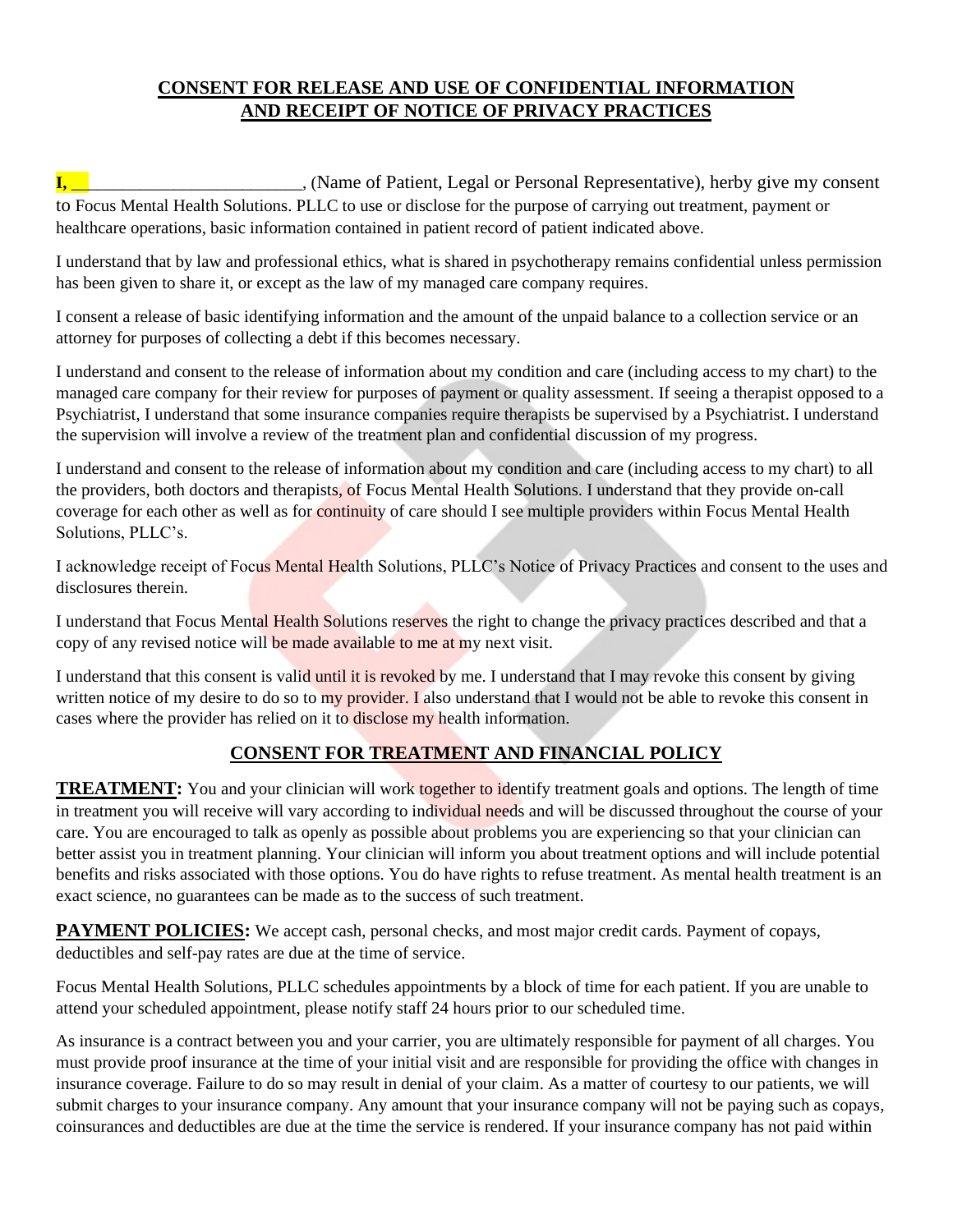sixty days or denies coverage, the balance will be billed to you for immediate payment. If you do not have insurance, payment in full is required at the time of service.

Some managed care companies require the patient to get prior approval and an authorization for their visit. If you fail to get necessary prior approval for your visit, payment in full is required at the time of service.

If a patient's bill remains unpaid, Focus Mental Health Solutions, PLLC reserves the right to provide your name, basic identifying information and the amount of the unpaid balance to a collection service or an attorney.

**ASSIGNMENT OF BENEFITS:** Insurance Authorization/Release: By signature below, I hereby authorize Focus Mental Health Solutions, PLLC to release any and all information necessary concerning my diagnosis and treatment for the purpose of securing payment from my insurance company; to pursue rightful collection of monies owed by my insurance company and services rendered until the companies responsibility has been satisfied or all appeal efforts have been exhausted and thereby authorize payment of the insurance benefits directly to Focus Mental Health Solutions, PLLC for any and all services rendered.

**MEDICARE AUTHORIZATION/RELEASE:** By signature below, I request that payment of authorized Medicare benefits be made on my behalf to Focus Mental Health Solutions, PLLC for any and all services rendered to me by their providers. I hereby authorize any holder of medical information about me to be released to the Centers for Medicare and Medicaid Services and its agents to any information needed to determine these benefits or the benefits payable for related services.

My signature below indicated that I have read and understand the foregoing information relative to my responsibility for the services provided as well as authorizing the release of medical information as required to process claims and benefits to which I am entitled.

**\_\_\_\_\_\_\_\_\_\_\_\_\_\_\_\_\_\_\_\_\_\_\_\_\_\_\_\_\_\_\_\_\_\_\_\_\_\_\_\_\_\_\_\_\_\_\_\_\_\_ Date: \_\_\_\_\_\_\_\_\_\_\_\_\_\_\_\_\_\_\_\_** 

| Signature of Patient |  |  |  |
|----------------------|--|--|--|

**Signature of Parent/Guardian/Legal or Personal Representative**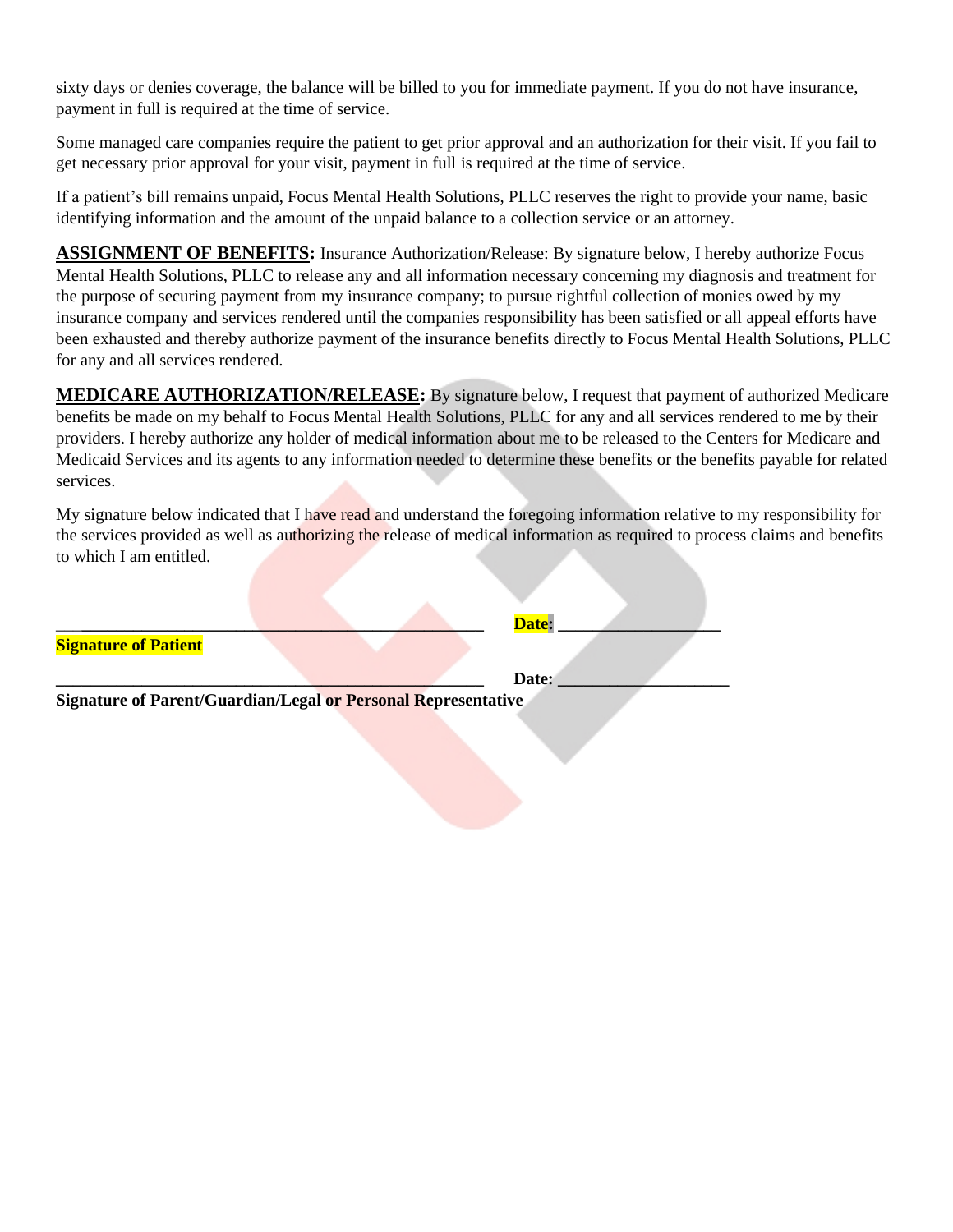#### **AUTHORIZATION FOR APPOINTMENT REMINDER / INFORMATION SERVICE**

| <b>Patient Name:</b> |  |
|----------------------|--|
| Address.             |  |

I hereby authorize Focus Mental Health Solutions, PLLC, to contact me in order to remind me of upcoming appointments and inform me of any pertinent information surrounding my appointment.

| $\bigcirc$ | Telephone: _____ |  |
|------------|------------------|--|
| $\bigcirc$ | Text: ______     |  |
| $\bigcirc$ | Email: _____     |  |

If the above number/address changes, I understand that it is my responsibility to contact Focus Mental Health to change my information so it does not get delivered to an unauthorized party.

Focus Mental Health Solutions, PLLC schedules appointments by a block of time for each patient. If you are unable to attend your scheduled appointment please contact our office 24 hours prior to the appointment. Please allow for ample time for visits with your provider in the event a situation arises that causes your appointment to be pushed back due to unforeseen circumstances.

I understand that only information regarding my appointments and pertinent information will be delivered and that my information will not be given to a third party.

|                             | Date: |  |
|-----------------------------|-------|--|
| <b>Signature of Patient</b> |       |  |
|                             | Date: |  |

**Signature of Parent/Guardian/Legal or Personal Representative**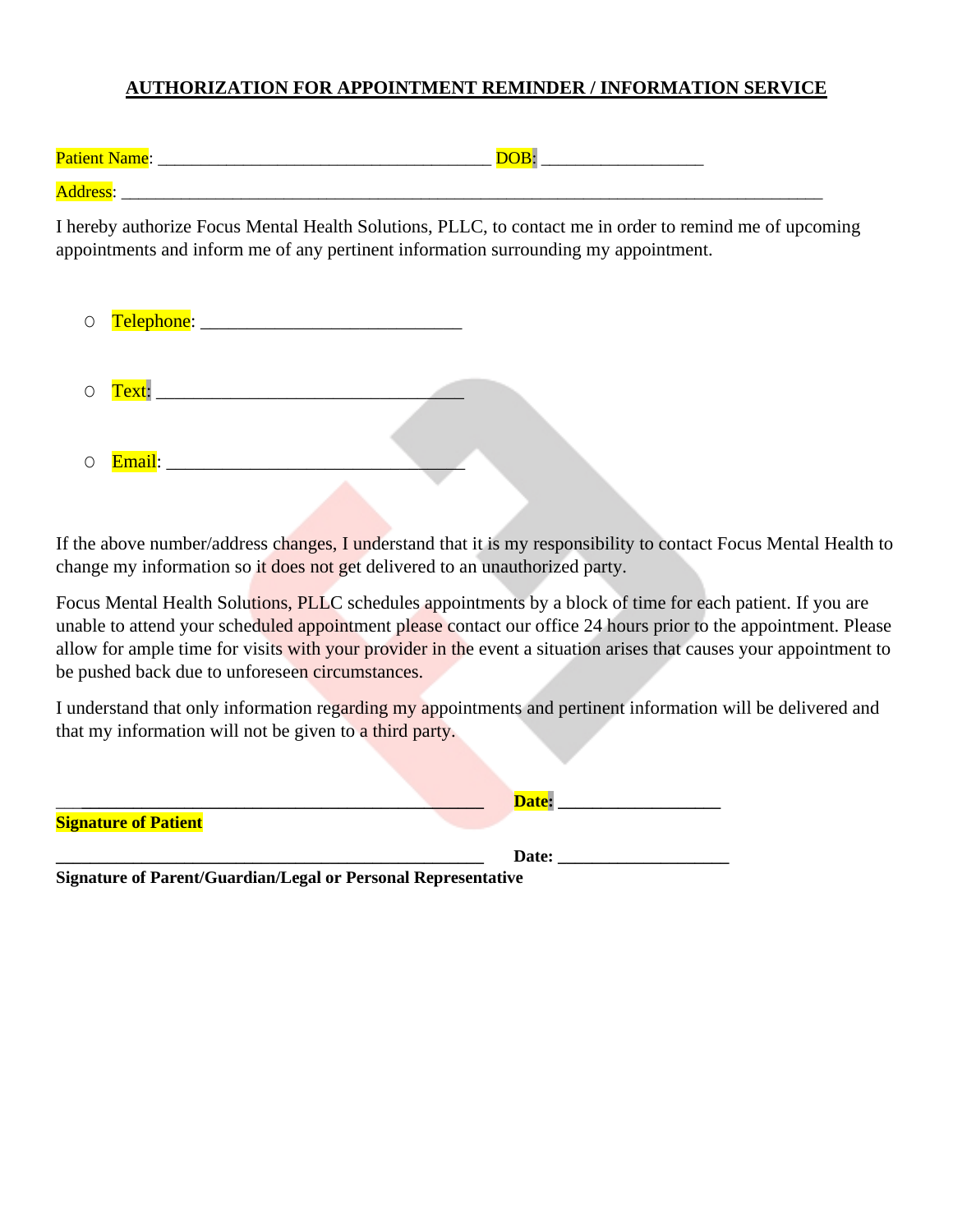#### **AUTHORIZATION FOR RELEASE OF INFORMATION**

| I (WE) Hereby authorize Focus Mental Health Solutions, PLLC Phone: 702-790-2701 Fax: 702-790-2706                                                                                                                                                                                                                                                                                                                                                                                                                                                                                                                                                                                                                                                                                                                                                                                                                                                                                                                                                                                                                                                                                                                                                                                                                  |             |                                                                                                                                                                                                                                                        |      |
|--------------------------------------------------------------------------------------------------------------------------------------------------------------------------------------------------------------------------------------------------------------------------------------------------------------------------------------------------------------------------------------------------------------------------------------------------------------------------------------------------------------------------------------------------------------------------------------------------------------------------------------------------------------------------------------------------------------------------------------------------------------------------------------------------------------------------------------------------------------------------------------------------------------------------------------------------------------------------------------------------------------------------------------------------------------------------------------------------------------------------------------------------------------------------------------------------------------------------------------------------------------------------------------------------------------------|-------------|--------------------------------------------------------------------------------------------------------------------------------------------------------------------------------------------------------------------------------------------------------|------|
| To: ____Release ____Exchange ____Receive records or information as requested below                                                                                                                                                                                                                                                                                                                                                                                                                                                                                                                                                                                                                                                                                                                                                                                                                                                                                                                                                                                                                                                                                                                                                                                                                                 |             |                                                                                                                                                                                                                                                        |      |
|                                                                                                                                                                                                                                                                                                                                                                                                                                                                                                                                                                                                                                                                                                                                                                                                                                                                                                                                                                                                                                                                                                                                                                                                                                                                                                                    |             |                                                                                                                                                                                                                                                        |      |
|                                                                                                                                                                                                                                                                                                                                                                                                                                                                                                                                                                                                                                                                                                                                                                                                                                                                                                                                                                                                                                                                                                                                                                                                                                                                                                                    |             |                                                                                                                                                                                                                                                        |      |
| Nature of Information to be disclosed: (Please check all that apply)                                                                                                                                                                                                                                                                                                                                                                                                                                                                                                                                                                                                                                                                                                                                                                                                                                                                                                                                                                                                                                                                                                                                                                                                                                               |             |                                                                                                                                                                                                                                                        |      |
| ____ Initial Psychiatric History/ Evaluation<br>_____ Progress Notes                                                                                                                                                                                                                                                                                                                                                                                                                                                                                                                                                                                                                                                                                                                                                                                                                                                                                                                                                                                                                                                                                                                                                                                                                                               |             | Lab/X-Ray/Test results<br>Financial Information                                                                                                                                                                                                        |      |
| ____ Psychological Reports/Evaluations<br>Complete Medical Record                                                                                                                                                                                                                                                                                                                                                                                                                                                                                                                                                                                                                                                                                                                                                                                                                                                                                                                                                                                                                                                                                                                                                                                                                                                  |             | Consultations<br><b>Contact/Discuss Treatment and Progress</b>                                                                                                                                                                                         |      |
|                                                                                                                                                                                                                                                                                                                                                                                                                                                                                                                                                                                                                                                                                                                                                                                                                                                                                                                                                                                                                                                                                                                                                                                                                                                                                                                    |             | All Information                                                                                                                                                                                                                                        |      |
| For Purpose of: (Please check all that apply)                                                                                                                                                                                                                                                                                                                                                                                                                                                                                                                                                                                                                                                                                                                                                                                                                                                                                                                                                                                                                                                                                                                                                                                                                                                                      |             |                                                                                                                                                                                                                                                        |      |
| Continuing (mental health/alcohol and drug abuse) treatment, care and continuity of care<br>___ Billing and Payment related matters<br>____ Legal                                                                                                                                                                                                                                                                                                                                                                                                                                                                                                                                                                                                                                                                                                                                                                                                                                                                                                                                                                                                                                                                                                                                                                  |             | Therapist Transition<br>Other Communication of the Communication of the Communication of the Communication of the Communication of the Communication of the Communication of the Communication of the Communication of the Communication of the Commun |      |
| This consent is valid for one year from date signed (unless otherwise specified). Other date:<br>I understand that I may revoke this authorization by notifying Focus Mental Health Solutions, PLLC at 3016 W.<br>Charleston Blvd, Suite 150 Las Vegas NV 89102 / 660 S. Green Valley Parkway, Suite 140 Henderson, NV 89052 in                                                                                                                                                                                                                                                                                                                                                                                                                                                                                                                                                                                                                                                                                                                                                                                                                                                                                                                                                                                    |             |                                                                                                                                                                                                                                                        |      |
| writing of my desire to revoke release prior to its expiration except to the extent that action has already been taken by<br>Focus Mental Health Solutions in reliance on consent.<br>I understand that Focus Mental Health Solutions may not condition treatment or quality of care upon completion of this<br>form. I understand that authorizing the disclosure of this health information is voluntary. I can refuse to sign this<br>authorization which will prevent disclosure of information.<br>I understand that Focus Mental Health Solutions may, directly or indirectly, receive renumeration from another party in<br>connection with the use or release of disclosed health information. I understand that I will be charged for review and<br>copying of records.<br>I understand that the information disclosed may be subject to re-disclosure by the person(s) receiving it and will no longer<br>be protected by the federal privacy regulations.<br>I have read and understand the terms of this authorization and release and have had an opportunity to ask questions about<br>the use and disclosure of my health information. By signature, I knowingly and voluntarily authorize Focus Mental Health<br>Solutions to use or disclose my health information in the manner described above. |             |                                                                                                                                                                                                                                                        |      |
| <b>Signature of Patient</b>                                                                                                                                                                                                                                                                                                                                                                                                                                                                                                                                                                                                                                                                                                                                                                                                                                                                                                                                                                                                                                                                                                                                                                                                                                                                                        | <b>Date</b> | <b>Signature of STAFF MEMBER</b>                                                                                                                                                                                                                       | Date |

#### *NOTICE TO PATIENT AND RECEIVING AGENCY:*

Under the provisions of the Mental Health and Developmental Disabilities Confidentiality Act and applicable Federal and State Alcohol Substance Abuse Confidentiality Acts, there may not be disclosure of any of the information provided pursuant to this release unless the patient and/or parent of the patient specifically authorizes such disclosure.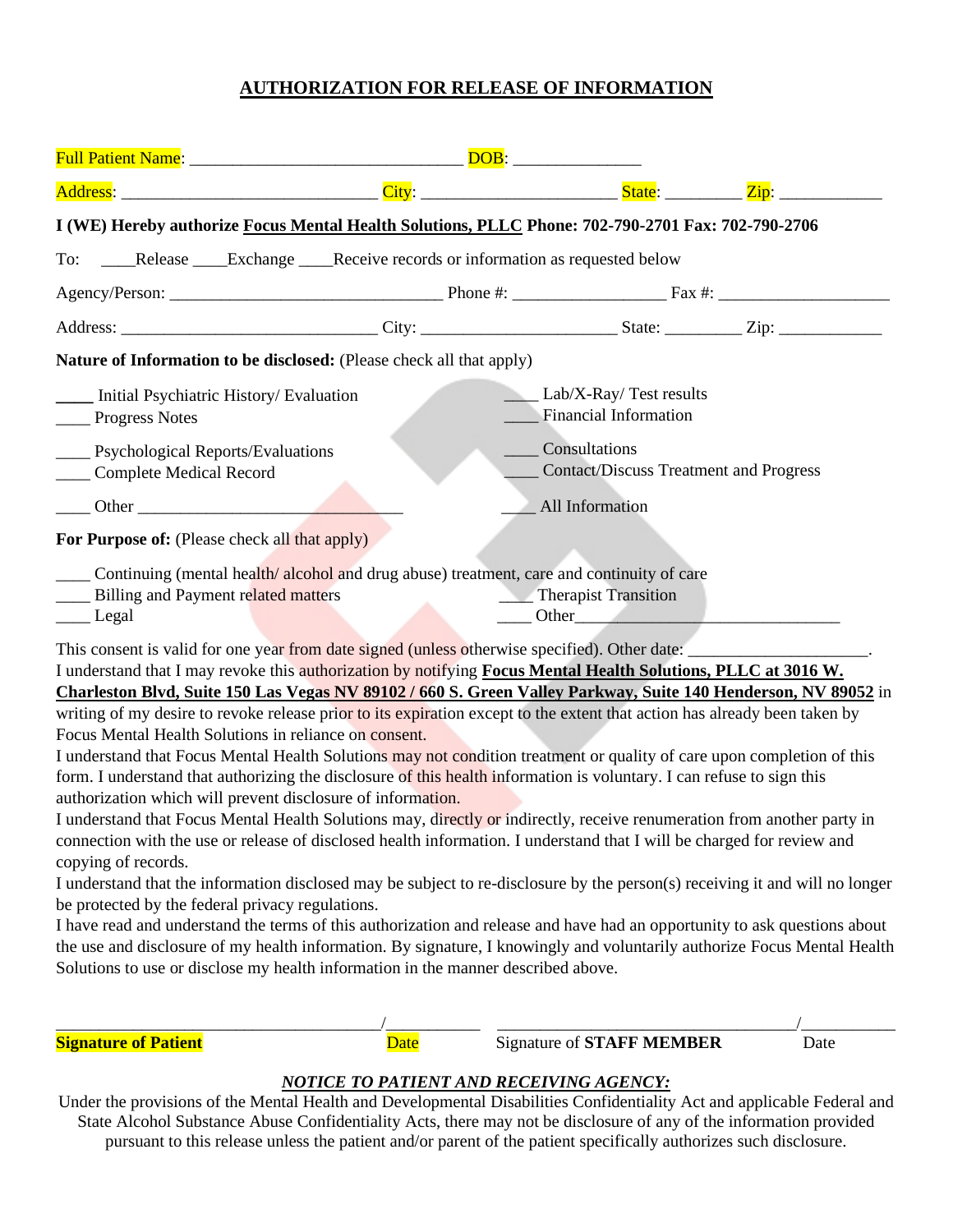# **OFFICE POLICIES**

# **Medication Refills:**

**Initial:** • It is your responsibility to notify the office in a timely manner when refills are necessary. Approval of your refill may take up to seven **(7)** business days so please be courteous and do not wait to call. If you use a mail order pharmacy, please contact us fourteen **(14)** days before your medication is due to run out.

**Initial:** • Medication refills will only be addressed during these business hours **(Monday-Thursday 8am-4:30pm)**. Please notify your provider on the next business day if you find yourself out of medication after hours.

**Initial**: • Refills can only be authorized on medication prescribed by providers from our office. We will not refill medications prescribed by other providers.

**Initial:** • Some medications require prior authorization. Depending on your insurance this process may involve several steps by both your pharmacy and your provider. The providers and pharmacies are familiar with this process and will handle the prior authorization as quickly as possible, this process **can take up to 7-10 business days**. Neither the pharmacy nor the provider can guarantee that your insurance company will approve the medication.

**Initial:**  $\bullet$  It is important to keep your scheduled appointment to ensure that you receive timely refills. All prescriptions require a follow up appointment every 3 to 6 months.

### **Missed Appointments:**

**Initial:** • Our office requires a 24-hour cancelation or reschedule notice. Our office reserves the right to charge a \$50.00 penalty fee for any late cancelations or missed appointments which is not covered by insurance. If there are numerous cancelations, missed appointments or reschedules you may not be able to schedule another appointment.

### **Form Fess:**

**Initial:** • Our office requires a \$50.00 form fee for any documents or forms filled out by our providers excluding some insurances plans that already cover this service. Please ask a staff member for more information.

### **Discharge Policy:**

**Initial:** • Our office reserves the right to discharge any patient. Examples for discharge include but are not limited to, any act of violence or threats towards staff or other patients, numerous missed, canceled or rescheduled appointments, non-compliance with treatment, large balance without attempt to pay or if sent to collections etc.

### **Adolescent Appointments:**

**Initial:** Figure 11 Figure 1: 15 You are the legal parent/guardian of a minor patient (under the age of 18) seen at Focus Mental Health Solutions, you and the patient must be present during every in person and virtual visit and it cannot be done in separate locations at one time. If both the legal parent/guardian and the patient are not present, the appointment will be canceled and there will be a \$50.00 fee for a missed appointment.

### **OFFICE USE ONLY:**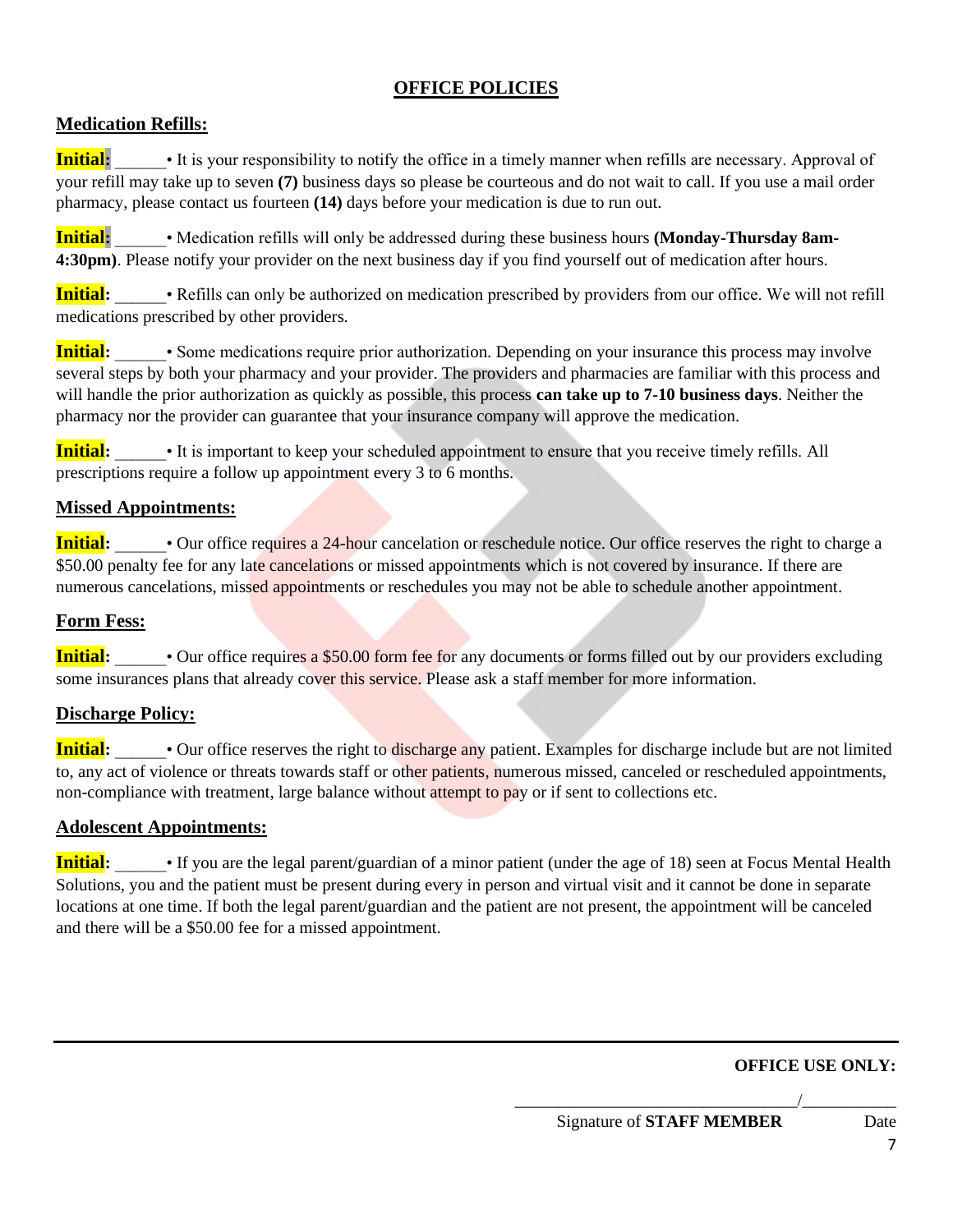# **FOCUS MENTAL HEALTH SOLUTIONS, PLLC PATIENT RIGHTS & RESPONSIBILITIES**

#### **(PLEASE RETAIN A COPY FOR YOUR RECORDS)**

- Patients have the right to be treated with personal dignity and respect.
- Patients have the right to care that is considerate and respects member's personal values and belief system.
- Patients have the right to personal privacy and confidentiality of information.
- Patients have the right to receive information about managed care company's services, practitioners, clinical guidelines, and patient rights and responsibilities
- Patients have the right to reasonable access to care, regardless of race, religion, gender, sexual orientation, ethnicity, age, or disability.
- Patients have the right to participate in an informed way in the decision-making process regarding their treatment planning.
- Patients have the right to discuss with their providers the medically necessary treatment options for their condition regardless of cost or benefit coverage.
- Patients have the right of members' families to participate in treatment planning as well as the right of members over 12 years old to participate in such planning.
- Patients have the right to individualized treatment, including
	- Adequate and humane services regardless of the source(s) of financial support,
	- Provision of services within the least restrictive environment possible,
	- An individualized treatment or program plan,
	- Periodic review of the treatment or program plan, and
	- An adequate number of competent, qualified, and experienced professional clinical staff to supervise and carry out the treatment or program plan.
	- Resolving conflict,
	- Withholding resuscitative services,
	- Forgoing or withdrawing life-sustaining treatment, and
	- Participating in investigational studies or clinical trials.
- Patients have the right to participate in the consideration of ethical issues that arise in the provision of care and services, including
- Patients have the right to designate a surrogate decision-maker if the member is incapable of understanding a proposed treatment or procedure or is unable to communicate his or her wishes regarding care.
- Patients and their families have the right to be informed of their rights in a language they understand
- Patients have the right to voice complaints or appeals about managed care company or the care provider.
- Patients have the right to make recommendations regarding managed care company rights and responsibilities policies.
- Patients have the right to be informed of rules and regulations concerning patients' conduct.
- Patients have the responsibility to give their provider and managed care company information needed in order to receive care.
- Patients have the responsibility to follow their agreed upon treatment plan and instructions for care.
- Patients have the responsibility to participate, to the degree possible, in understanding their behavioral health problems and developing with the provider mutually agreed upon treatment goals.

#### **NOTICE OF PRIVACY PRACTICES:**

#### **THIS NOTICE DESCRIBES HOW MEDICAL INFORMATION ABOUT YOU MAY BE USED AND DISCLOSED AND HOW YOU CAN GET ACCESS TO THIS INFORMATION. PLEASE REVIEW IT CAREFULLY.**

This Notice describes the privacy practices of Focus Mental Health Solutions, PLLC (FMHS) and all business associates with whom we may share your protected health and medical information.

We understand that your medical or PHI ("protected health information") is confidential and we are committed to maintaining its privacy. Federal law requires that we provide you with this Notice of our legal duties and privacy practices with respect to your PHI. We are required to abide by the terms of this Notice when we use or disclose your PHI and are also required by law to notify you if you are affected by a breach of your secured PHI.

#### **HOW WE MAY USE AND DISCLOSE MEDICAL INFORMATION OR PHI ABOUT YOU**

**Treatment Purposes-** Your PHI may be used and disclosed by those who are involved in your care for the purpose of providing, coordinating, or managing your health care treatment and related services. In addition, we may contact individuals through telephone, mail and email with appointment reminders and may utilize facsimile transmissions for specific authorizations and prescription refills through pharmacies. We may also disclose your PHI to other providers involved in your treatment. Payment Purposes- We may use and disclose PHI to obtain payment for the treatment services provided. For example, we send PHI to Medicare, Medicaid, your health insurer, HMO, or other company or program that is to pay for your health care so they can determine if they should pay the claim. If it becomes necessary to use collection processes due to lack of payment for services, we will only disclose the minimum amount of PHI necessary for purposes of collection. **Health Care Operations-** We may also disclose PHI to other health care providers when such PHI is required for them to treat you, receive payment for services they render to you, or conduct certain health care operations, such as quality assessment and improvement activities, and peer review. We may share your PHI with third parties that perform various business activities such as an outside billing company, appointment reminder service or electronic practice management vendor provided we have a written contract with the business that requires it to safeguard the privacy of your PHI. **Disclosure to Family, Close Friends and Other Caregivers-** In an emergency situation, we may disclose PHI to those involved in a patient's care when the patient approves or, when the patient is not present or not able to approve, when such disclosure is deemed appropriate in the professional judgment of the practice or such as necessary. When the patient is not present, we determine whether the law requires the disclosure of the patient's PHI, and if so, disclose only the information directly relevant to the person's involvement with the patient's health care. **Disclosures Required by Law-** As a behavioral health provider, it is our practice to adhere to more stringent privacy requirements for disclosures without an authorization. However, we may also use or disclose PHI about you without your prior authorization, subject to certain requirements and **as required by law. Public Safety-** We may disclose your PHI if necessary, to prevent or lessen a serious and imminent threat to the health or safety of a person or the public**.** If PHI is disclosed for this reason, it will be disclosed to a person or persons reasonably able to prevent or lessen the threat, including the target of the threat. We may disclose PHI to a state or local agency that is authorized by law to receive reports of abuse or neglect. **Public Health**- If required, we may use or disclose your PHI for mandatory public health activities to a public health authority authorized by law to collect or receive such information for the purpose of preventing or controlling disease, injury, or disability, or if directed by a public health authority, to a government agency that is collaborating with that public health authority. Health Oversight Activities- We may use and disclose your PHI to state agencies and federal government authorities